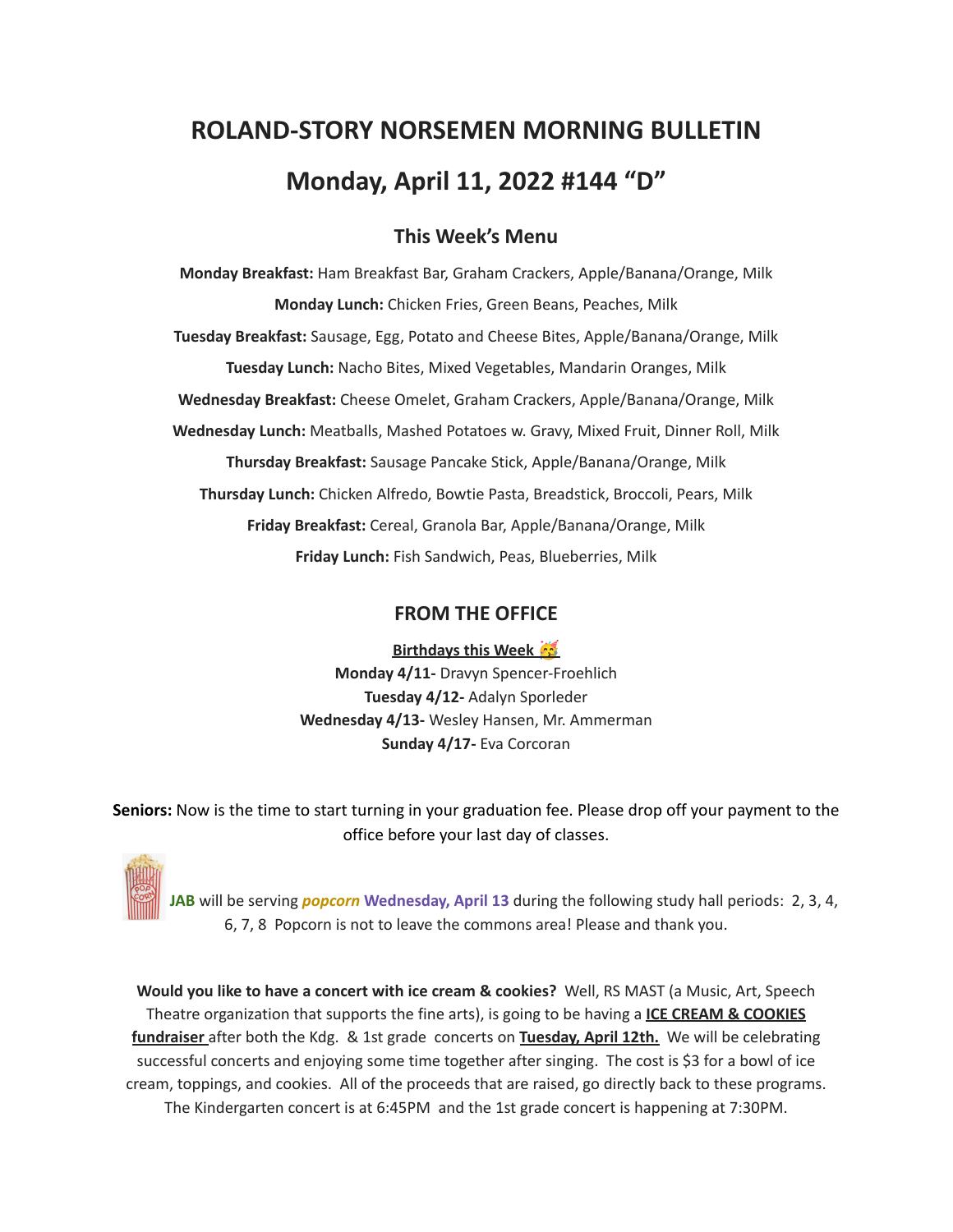We are asking for **[DONATIONS](https://www.signupgenius.com/go/4090C45ACAC2BA31-kdg)** of 1 dozen cookies or bars as well as **[VOLUNTEERS](https://www.signupgenius.com/go/4090C45ACAC2BA31-volunteers)** to help work these events. THANK YOU for your support!

**ISASP:** 9-11th GRADE STUDENTS WILL NEED **CHARGED CHROMEBOOKS** FOR THIS TEST! If you are a student who uses a different computer for school (Graphic design students or personal computers), you must bring in your school issued Chromebook for this week of testing.

**Volunteer Hours Opportunity:** Roland Youth Softball is looking for volunteers to work their concession stands during games. This is a great opportunity to get silver cord hours. [Click](https://www.signupgenius.com/go/70a094facac2aa0f85-roland1) here to view the schedule and sign up!

**Juniors/Seniors:** \$40 off tux rental coupons are available in the office from Milroy's.

**Juniors/Seniors:** Please complete the Google Form you received from Mrs. Schmitz about prom/after prom by 4/13.

**ISASP testing is right around the corner.** High school and elementary will be testing the week of April 18th. Middle school will be testing the week of April 25th. Information about test security and procedures can be found in the District [Assessment](https://rolandstory.school/media/Michelle%20Soderstrum/RSCSD_District_Assessment_Poli%20-%20Copy%203.pdf) Policy and Procedures Handbook located on the district website.

In addition, due to ISASP testing, we are going to give students a little more time to sleep in and be more rested for the week. We will not hold ANY activities in the mornings from 4.18-4.22. Early morning activities may resume on Monday, April 25th.

We will still have EBPE since it is a class. Please try to eat breakfast and get a good night's sleep on test days and give your best effort!



**[COUNSELOR FOLDER](https://docs.google.com/document/d/1vmwczNPbDzXe9vFaG5LJMQ7NYDv-i4oQJHybqA65TUc/edit?usp=sharing) (9-12)-Click here**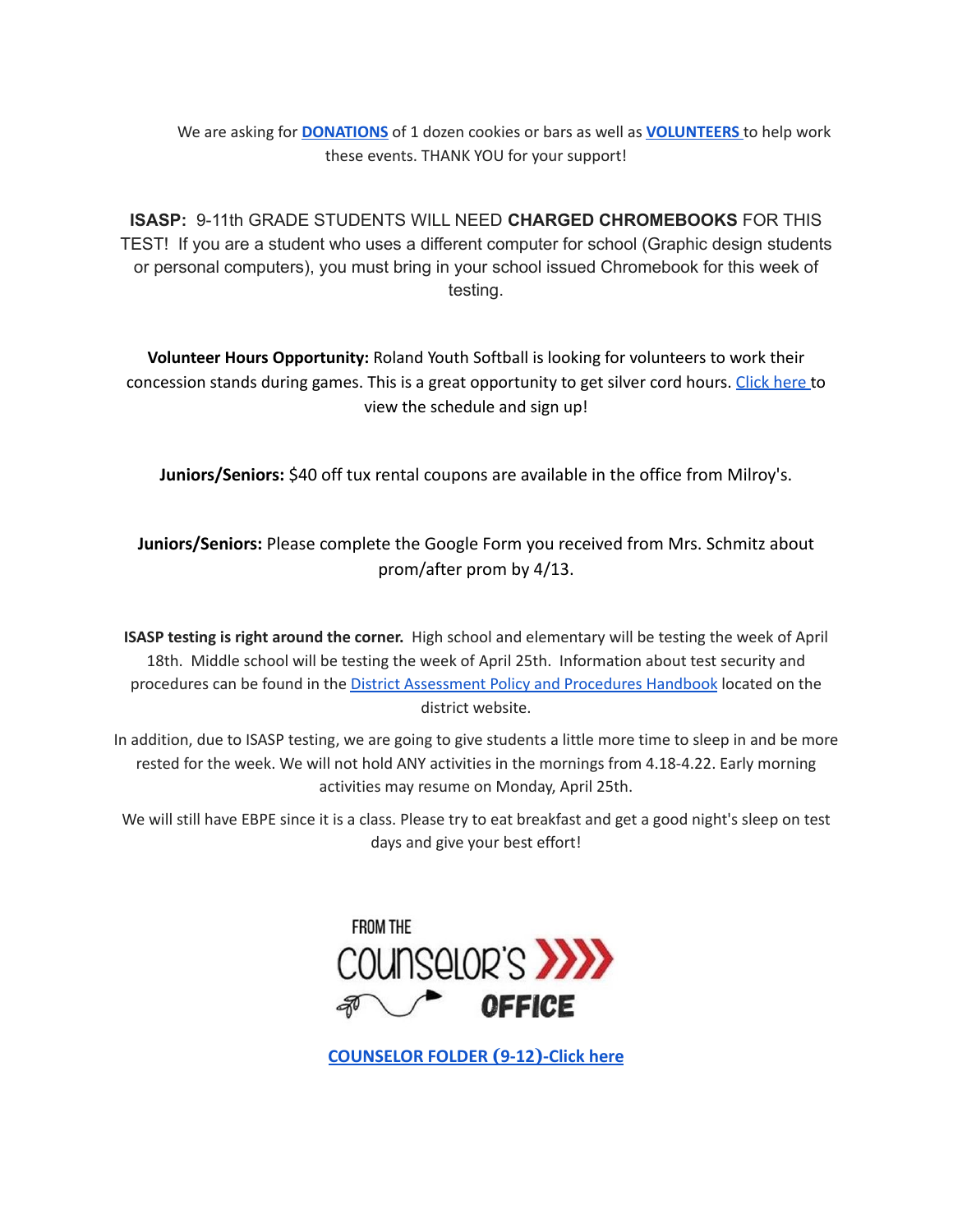

#### *Future Seminar Career Presentations*

#### **Thursday, April 14 Transportation-Getting your CDL Click here for more [information](https://www.dmacc.edu/truckdrivingschools/Pages/welcome.aspx)**

#### **Tuesday, April 26 \*Fire Science** Click here for [information](https://www.dmacc.edu/programs/fire/Pages/welcome.aspx)

#### **Thursday, April 28 \*Story City Manufacturing and Tours**

(All juniors. This is a day event)

**Tuesday, May 3 Presenter: \*Architecture/Construction** Eric Vermeer. He has over <sup>15</sup> years of experience working

in architecture and engineering. Eric is the go-to person at 10 Fold for master planning, construction cost estimating, structural engineering, structural and architectural forensics, project management, and architectural design.

Wednesday, May 4 \***Video Production** Click here for more [information](https://www.dmacc.edu/programs/video/Pages/welcome.aspx)

#### **Tuesday, May 10 \*Medical Fields -Mary Greeley Presenters**

\*Students, via My Academic Plan Career Clusters you will be requested to come to these presentations.

If ANYONE wants to attend these sessions please sign up in the Counselor's office at least one day prior to the presentation!



*Summer Job Fair and more for ages 14-24! When: Saturday, April 23, 11-3:00pm; Ames Mall Click here for more [details!](https://drive.google.com/file/d/1oRnZjYZwcrPoadOvdDvW1Xo67Q_emRhm/view?usp=sharing)*

*RS students, take time for your mental health* by registering for this "Teens Training Teens-Psychological First Aid (PFA)" This 3-hour online course will teach students how to manage their distress and cope with post-disaster stress and adversity. (See [attached](https://drive.google.com/file/d/18ZxsDgb9mTVccDP5AD1ejwqoEi1MNUwE/view?usp=sharing) flyer.)



**Local Scholarship**

[Jim & Marilyn Hanson \(RS Foundation\) Scholarship](https://docs.google.com/document/d/1ZTlh8dBWKYLTE2ZXAX8cFE_071yzMHCiRBXRqeR_Sv8/edit?usp=sharing)- \$1,000/4yr due 4/22 @12:00pm- pursuing a major in forestry, math related field, and/or education.